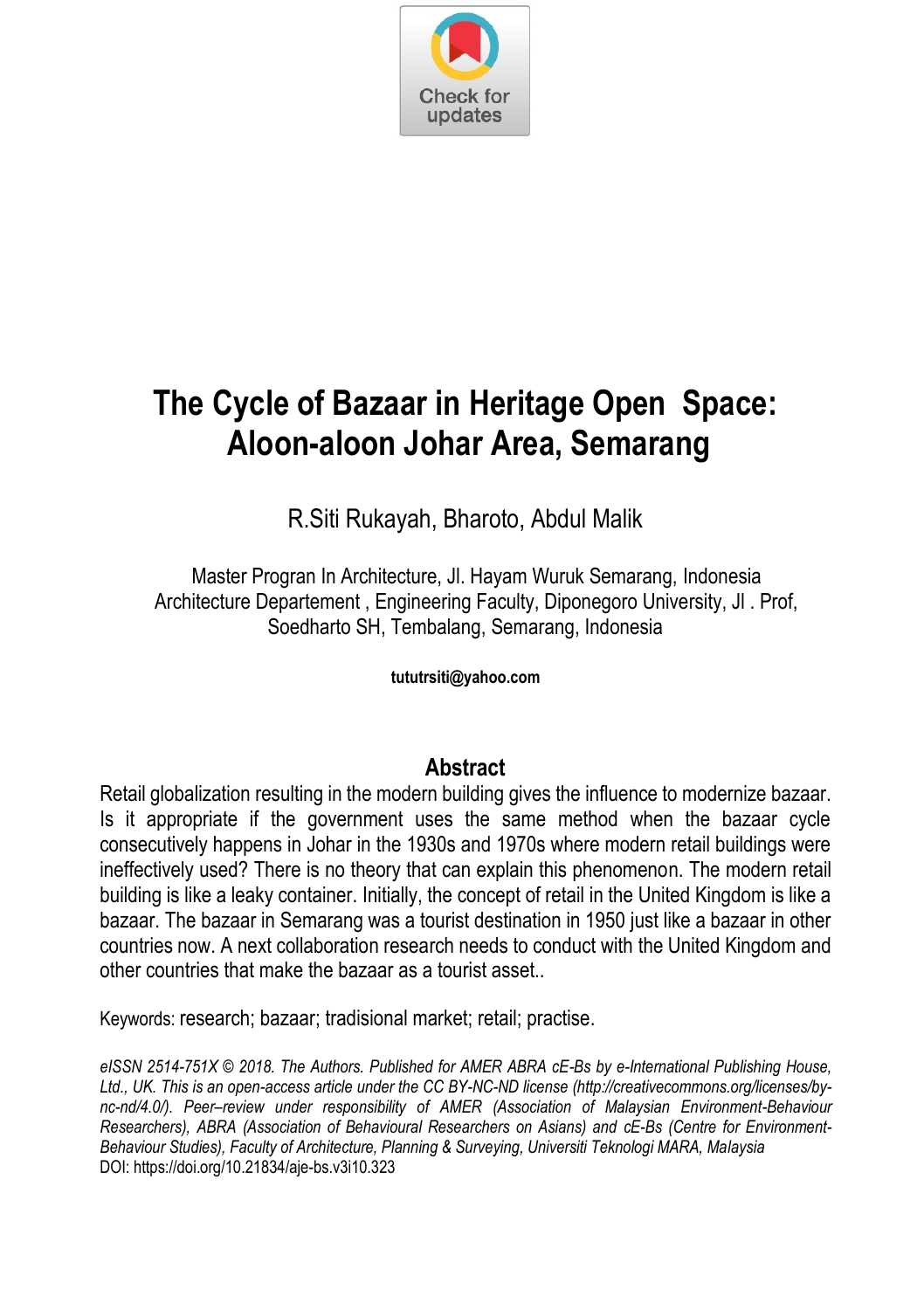## **1.0 Bazaar Become Modern Market is the Best Method?**

Past research about bazaar in 2012 (a) and (b) has raised a question about methods to revitalize the bazaar into modern market. Is it appropriate if the government used the same method when symptoms of modernization Johar market in Semarang always forms a bazaar cycles like in 1930 and 1970? Bazaars as the informal sector characterize cities in third world countries. Until now, the study of the bazaar is an endless research field. The government has not given legal status to the existence of the bazaar in urban spaces. On the contrary, the existence of modern retail has been supported by the municipal government to occupy strategic locations in the city. Indeed, the government's economic policies in the past focused more on displaying a picture of a modern city. As the result, the government still considers the existence of the bazaar as the symbol of slums.

It is important for researchers to disseminate the results of this research relating to the government's plans to modernize several traditional markets in some cities, particularly in Semarang. The municipal government will develop the traditional market area in the old city of Semarang next to the Johar. In 2010's, the result of design competition held by the government about revitalization of Johar did not touch the root of the problem. It is suspected that the result of competition design was not through series of research about phenomena happened in Johar. So the competition produced modern market design (trade center) having many levels to accommodate informal traders. The positive point of view from the competition still results a recommendations for preserving the Johar old market building and restoring the traditional open spaces.

Initially appeared in the United Kingdom, retail as modern market was concept for selling (Royan, 2005). But now, the selling concept has evolved from traditional market in the open space to the modern retail. Retail globalization has spread to many countries. Similarly, it happened in Indonesia in 1970's. Since that era, the appearance urban landscapes in many cities have similarities in form with modern retail as landmark. Some of traditional markets in Indonesia and Southeast Asia have transformed into famous trade center, shopping center, and wholesale market. Ironically, the Semarang's municipal government did the same thing. They assumed the market area like the Pasar 1Johar, Pasar Yaik <sup>2</sup>and the Kanjengan shopping department as commodities. Therefore, the government planned to modernize images of them same with other cities.

# **2.0 Theory Cannot Explain Symptoms of Bazaar Cycle**

Boeke's study in 1953 found two economic systems (traditional and capitalist) existed in rural Java before World War I and both of them could not be intermingled. In 1963, Geertz's said there was a relationship between bazaar sectors and firms. The International Labour Organization (1972) and Hart (1973) raised dualism theme in the sense of formal and informal sectors. Research on formal-informal sector is more widely studied by economists.

**.** 

<sup>1</sup> market

<sup>2</sup> Market near Johar built at open space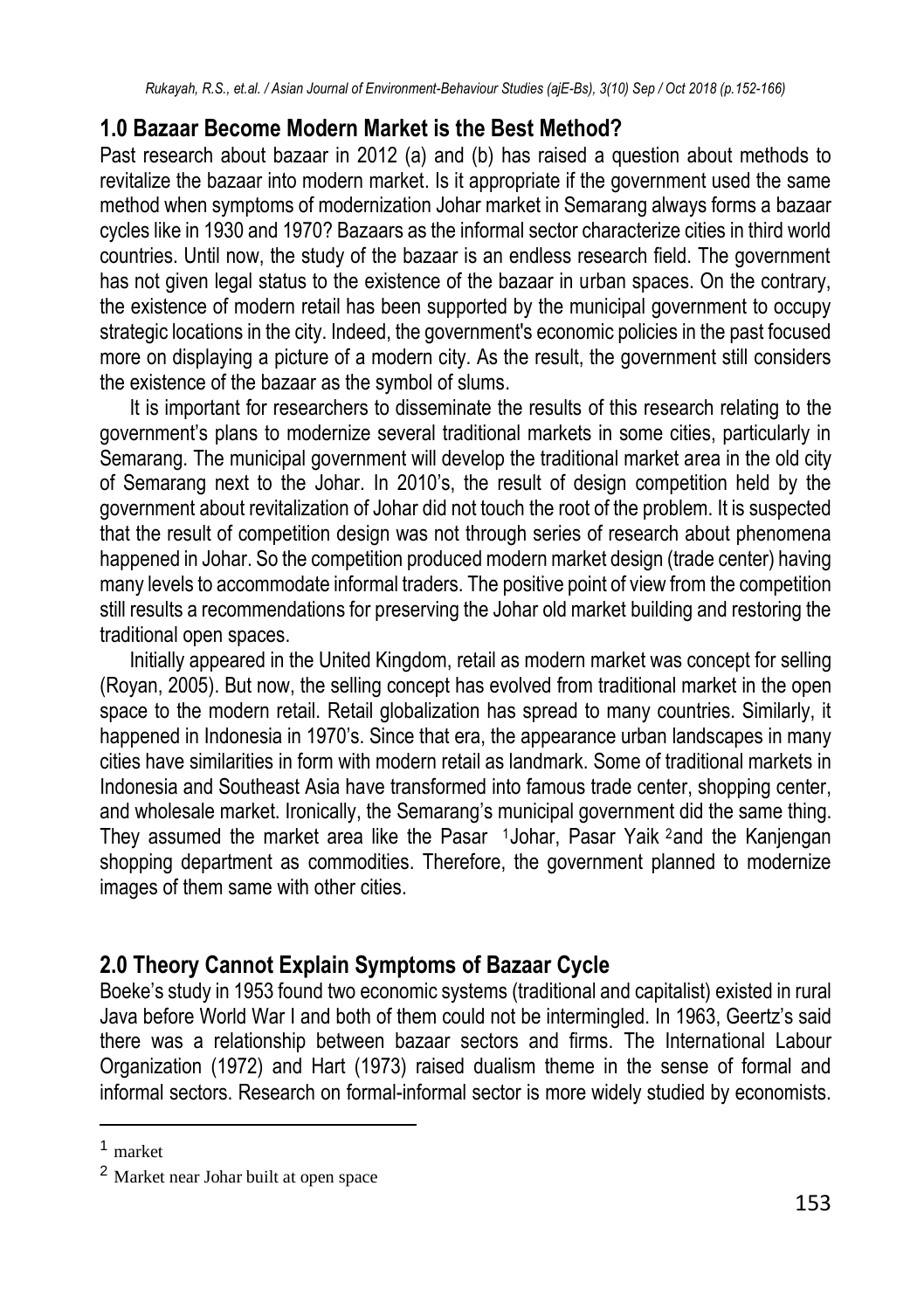Soetomo (1988) examined formal and informal sector as a part of the spatial aspects of the city. He stated that they work as a system. Rukayah (2010) gave an important contribution in aspects of urban design. She suggested to plan a symbiosis both formal and informal sector in urban design. However, the phenomena of bazaar still happen and furthermore there is cycle of bazaar symptoms. In contrary, when the formal sector/modern retail was declined in economic crisis, the bazaar has more durable than retail. She agrees with economists, De Soto, 1991, who did research in Peru and found that the informal sector was able to rescue the economy of third world countries. This theory was applied in the city of Solo, Central Java by Sardjono (2002) giving a great attention to the existence of the informal sector in the city.

The theories above cannot explain the phenomenon of bazaar cycle. An effort to revitalize traditional markets into modern in many areas is merely the impact of the globalization of retailing. Retail globalization gets easy access to enter Indonesia due to the government's economic policies. An offer from the IMF (Indonesia Monetaring Funds) and the World Bank for Indonesia's economic stability gives requirement that Indonesia must give free access to foreign retailers; and modern retail continues to emerge.

In the economic crisis, some retails collapse and the informal sectors, in the contrary, continue to survive and claim the rest of the open spaces. Rukayah, 2010, stated that the claims of these spaces is an attempt to approach pragmatic consumers who want to shop easily by buying stuffs on the transportation path and an attempt to occupy the space by paying low rents.

### **1) Privilege for Retail**

According Goronwy in Royan, 2005, Michael Mark was the originator of the idea to sell the goods, to display and allow the consumer to choose their own goods. Mark's idea is a great work for the next retail generation in the future. In present, Mark & Spencer's Supermarket is the largest supermarket in the UK that have been operating for 120 years, has as many as 240 more branches across the UK. Retail expands into several countries including Indonesia in the 1970s-1990s (Swastha, 2003). Cities in Indonesia almost uniformly display a modern impression by presenting retail as urban landmarks. According Piliang (2005) the government's policy on foreign loans and investment favors investments that support the luxury consumption. Since then the urban landscape in Indonesia showed uniformity that makes the face of modern retail as its landmark. Featherson ,2001 and Evers, 2002.

### **2) Policy for the informal sector.**

De Soto, 1991, stated that the informal sector is a common feature of urban third world countries. In Peru, the existence of the informal sector becomes savior of the economic sectors. In the contrary, the policy in Indonesia has not fully accepted the presence of the informal sector. Some government's policies tend to segregate, to clean, and to limit the existence of the informal sector. Not all cities in Indonesia reject of the informal traders. In Solo, Central Java, Indonesia, retail growth is limited by Joko Widodo, the mayor (who is now Governor of DKI Jakarta). He began to reform the system design city where system on-off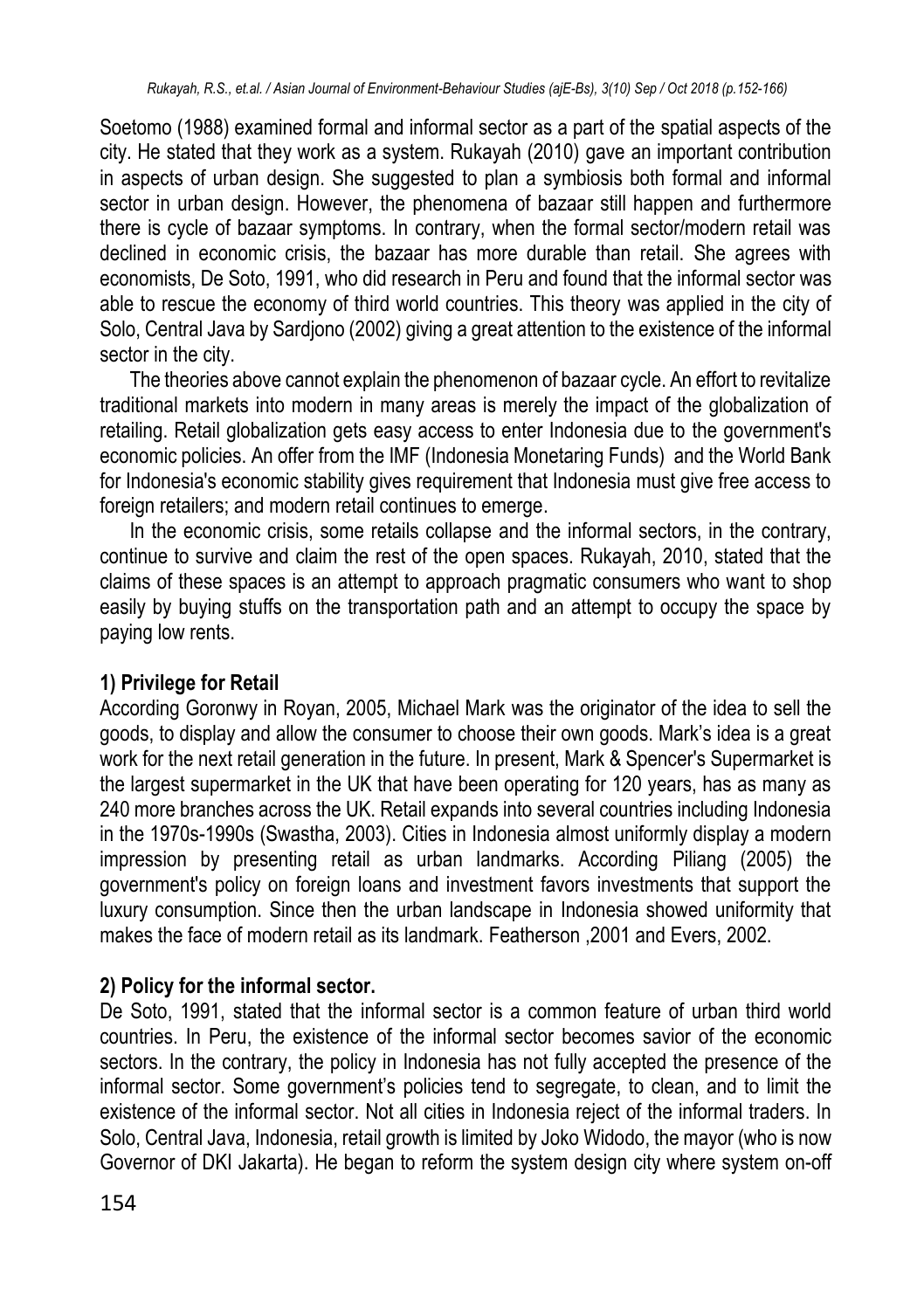road is used for presence culinary for shopping tour. Solo's finally is awarded The Best City Award in Conference Partnership for Democratic Local Governance in Southeast Asia (DELGOSEA). The government's policy in the city of Solo, furthermore, has inspired other countries such as Cambodia and Thailand. Harjoko at all, 2001 also sated that kakilima/ informal sector is the real urban life in Indonesia. They contribute to the shape of the city. Planners and designers should understand about the facts.

#### **3) Informal Sector As A Tourism Asset**

Researchers visited to other countries such as Bangkok, Thailand in 2012. We found that the existence of traders are integrated in spatial city. When we visited to Singapore in 2007, researchers noticed that the existence of informal traders are displayed as tourism assets such as in China town, Bugis Junction and along Orchard Road. The researcher visited to Cairo in 2012 and found that Khalili Bazaar becomes a tourism asset that is maintained since the beginning of its existence in fourteenth century and grow into a shopping district for foreign tourists.

### **4) Revitalize bazaar in Traditional Open Space**

There is no theory that could explain the problem. Revitalization of traditional markets into modern buildings still causes the phenomenon of the existence of the informal sector. As a result of this, the government is still doing market revitalization methods by doing modernization. Based on the practical symptoms of Johar trade area, is it appropriate if the government will use the same method in the future? The finding method to revitalize bazaar and traditional open space is very useful for the government to make the right policy for market activities and also open space as heritage space. According to Savarzadeh, 2012, Since the mid-1990s, the increased focus on the conservation of historic cities, using participatory planning has become a prominent topic in national and international meeting, conferences, and congresses throughout the world. They could improve practice of urban heritage conservation and support professionals and decision makers in addressing the points of weaknesses and strength and identifying opportunities and threats.

### **3.0 Methodology**

There is no theory that can explain/ answer questions about the research methods for the revitalization of traditional markets. Retail modernization leads the government to give privileges for its presence in the urban space. The government, in contrary, limits the existence of the informal sector whereas empirical symptoms in other countries showed the effort to lift the image of the informal sector into a tourist attraction.

 Researchers used Johar trade area as a laboratory research. Researchers will uncover the phenomenon of market activity in the past from the local daily news sources (Suara Merdeka) and the history books of Semarang.

In order to answer the research question whether traders in the open space should be accommodated in the building, the researcher, then, will uncover and describe the stages of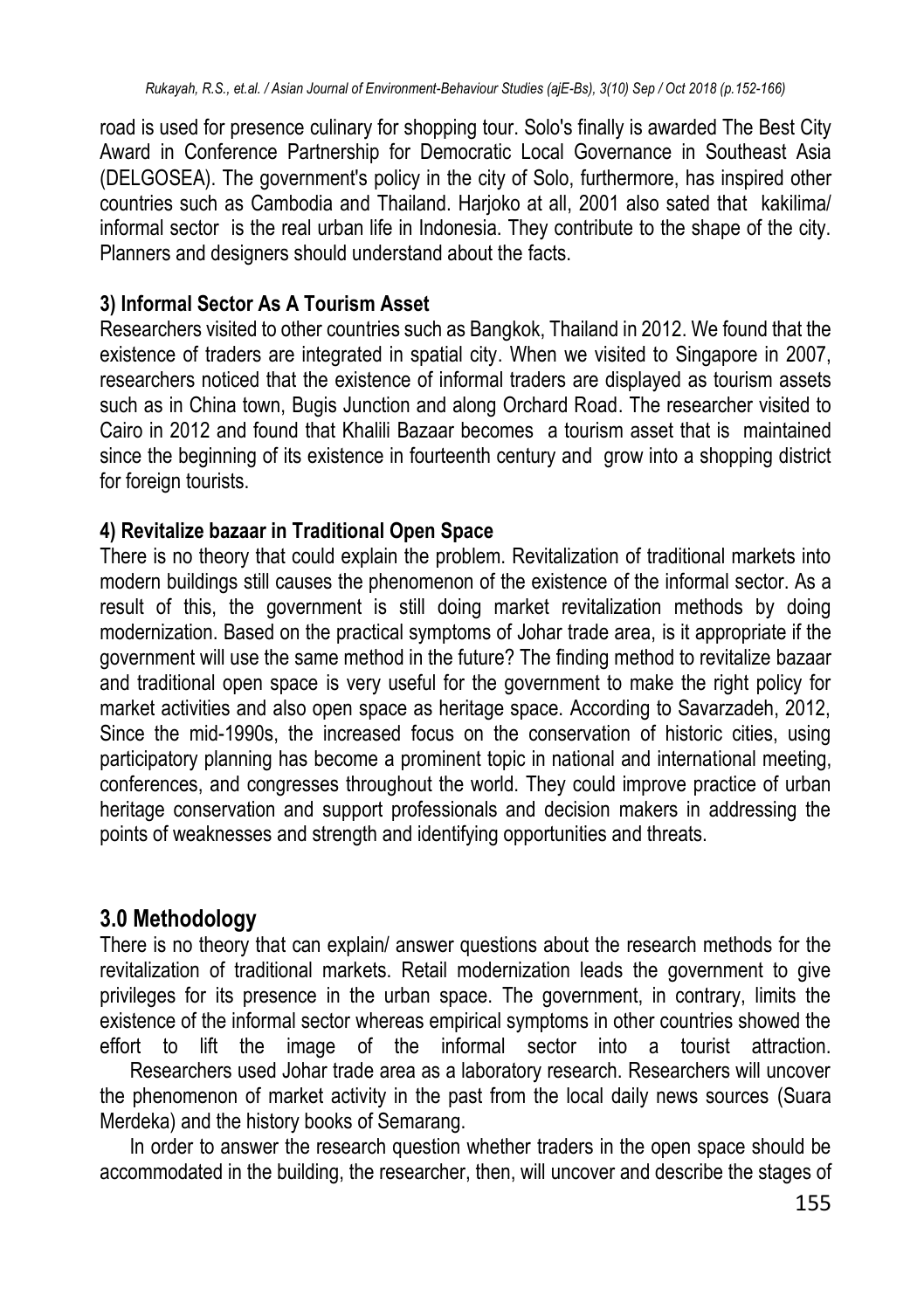the cycle phenomena bazaar in the revitalization effort. Researcher tries to capture the phenomenon in the current situation. Researchers will conduct data collection techniques through observation, in-depth interviews and secondary data from relevant department (grounded theory).



Figure 1, the practical symptoms of a recurring cycle bazaars in different years require mixed research method between historical and naturalistic method. *(Source: researchers analysis , 2013)*

### **4.0 Semarang as a Research Study.**

The shifting government assets in the 1970's in around the traditional open space (Kanjengan Shopping, Shopping Center Johar, Metro department stores, parking area) into commercial building did not collapse the informal sector activities. In the contrary, this symptom collapse some retails; Some informal sectors, then, rented retail spaces that have been vacant, Rukayah, 2010. Both formal and informal sector, proceeds in the same city spatial aspect. Further research of Rukayah, 2012 (a) found that the bazaar activity was the root of tradition market conducted by local community in an open space. Thus the activities of the bazaar and open space are like contents and container. Both of them are unity and always sustain from time to time.

### **Cycle Bazaar phenomenon in the market area Johar Semarang.**

Semarang in the early growth was on the edge of the river. The river that we call kali Semarang was still function as water transportation. The site supports a traditional town centre so that it grows into a strategic location. Some traditional markets grow along the river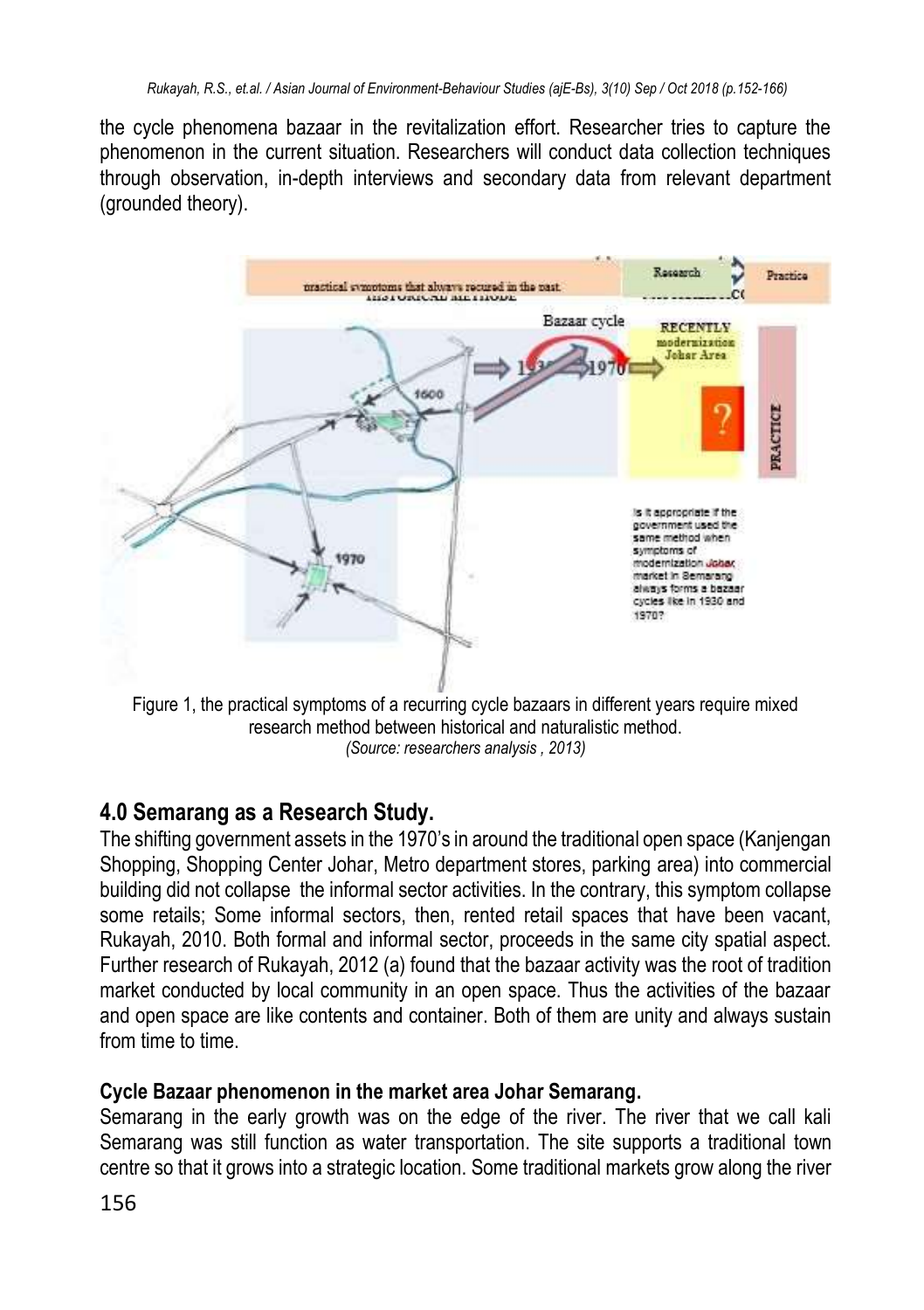in this area. Liem, 1933, the location of the market was initially in Pedamaran <sup>3</sup> (on the western side of the river bank). Therefore, Pedamaran market was too narrow, so Dutch colonial government built Johar market in 1865; researchers gained this overview of the condition of Johar market from old photograph and at that time the market activity was at stalls. In 1898 the government expanded the market by cutting down trees around Johar at the west side ofaloon-aloon. With this effort, the market Pedamaran and Johar markets were converged. The old sketch map of Semarang, study historical review of the development of the structure of Ancient Semarang (1999), illustrates the location of the market Pedamaran is along the western side of the river

When the Dutch colonial built Johar Market into a modern market in its time (1930s), they still gave some space to the existence of the informal sector. These informal sector traders were on the eastern side and extended to cover the land in the western side of the aloonaloon. In the 1950's, the location of the open market at the west side of the aloon-aloon<sup>4</sup> became a public market for tourist destination for the people of Semarang and the transiting tourists in Semarang. Trade and Tourist Books (1956) described :

............ Kalau pada waktu siang pasar Djohar merupakan pusat berdetiknya nadi perekonomian Semarang, maka sedjak matahari menjembunjikan diri di ufuk Barat,mulailah lampu-lampu petromax gemerlapan di aloon-aloon Semarang. Tanah lapang itu tertjipta mendjadi pasar. Orang menamakan pasar Ja'ik........... Pusatnja keramaian, pasar jang terbuka. Biasanya berlangsung sampai djam 12 malam, terkecuali kalau turun hudjan...........(Indonesian old spelling)

(Johar market during that day was an economic centre in Semarang, from the dawn on the west, kerosene lamps started to glitter at aloon-aloon Semarang. The open space was turned into a market. We called it Ja'ik (Yaik) market........... The central market located in an open space that it was usually open until midnight except when it rains.

Unfortunately the market activities which were once a tourist destination for people of Semarang has lost now. Government in the 1970's built a permanent market on it (Market Yaik). As a result of this, the development of this market expands the square and eliminates the cultural value of market trading activity as local identity in an open space. Trade and Tourist Books (1956), has predicted that in the future the open space will be lost.

................Pasar Johar sangat dibanggakan karena bentuk pasarnya yang bagus. Bertingkat dua dan karena makin padatnya penduduk kota maka sudah sangat terasa sempitnya pasar yang sesunggguhnya luas itu. Djustru dengan itu mulai tahun 1955 perluasan pasar Djohar dimulai, mungkin sekali pada kemudian hari aloon2 Semarang akan selurunya tertelan untuk pasar....................( Indonesian old spelling)

**.** 

<sup>3</sup> The first market in Semarang located at the edge of Semarang river

<sup>4</sup> The Javanese traditional open space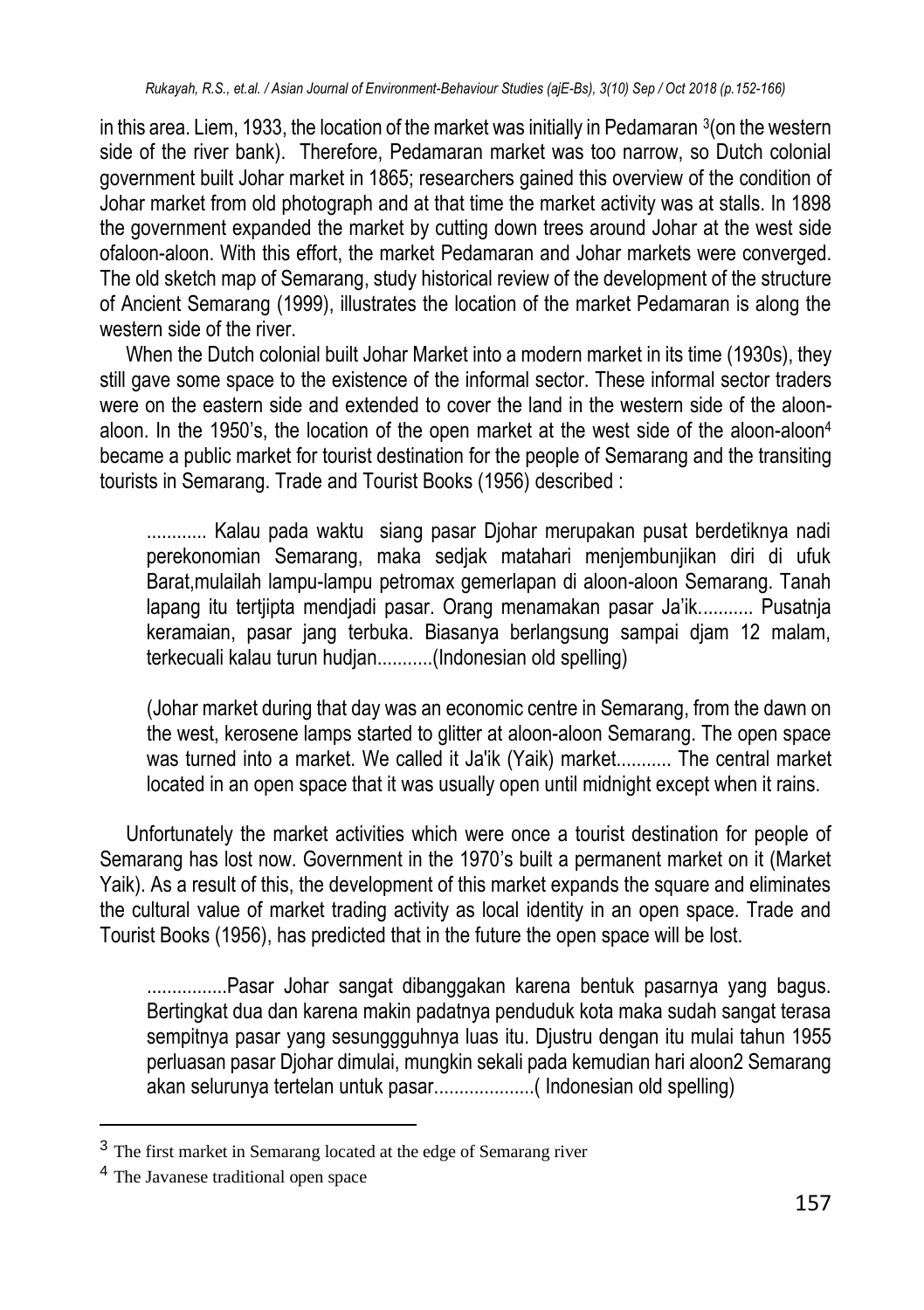(The very proud of the Johar market. It was a good market. Because of the dense population of the city, the huge market actually feels cramped. Therefore in 1955s the goverment started to expand Johar market, and finally in the future they will entirely cover aloon-aloon)



Figure 2: (Left) Dutch Colonial building *Johar* market to accommodate traders selling in the shade of *Johar*. Market traders meet. www. Scyscrapercity.com (right). Expansion of traders on the west side of traditional open space. In 1970 the government built *Yaik* market to accommodate traders at the west side of the *Alon-Alon*.

*(Sources: from various sources and Tio personal collection)*

In the 1970's the tourist area was lost. The government built a modern market (Yaik market) covered the land of the aloon-aloon on the western side. Pungkasari, 2007, revealed that currently the Johar market has appeal as a shopping attraction. Products such as convection, production consumption, typical food of Semarang, souvenirs, books, antiques and fruits was a commodity expenditure of interest to visitors.

Below are some photos as an explanation for the development of the market area Johar Semarang.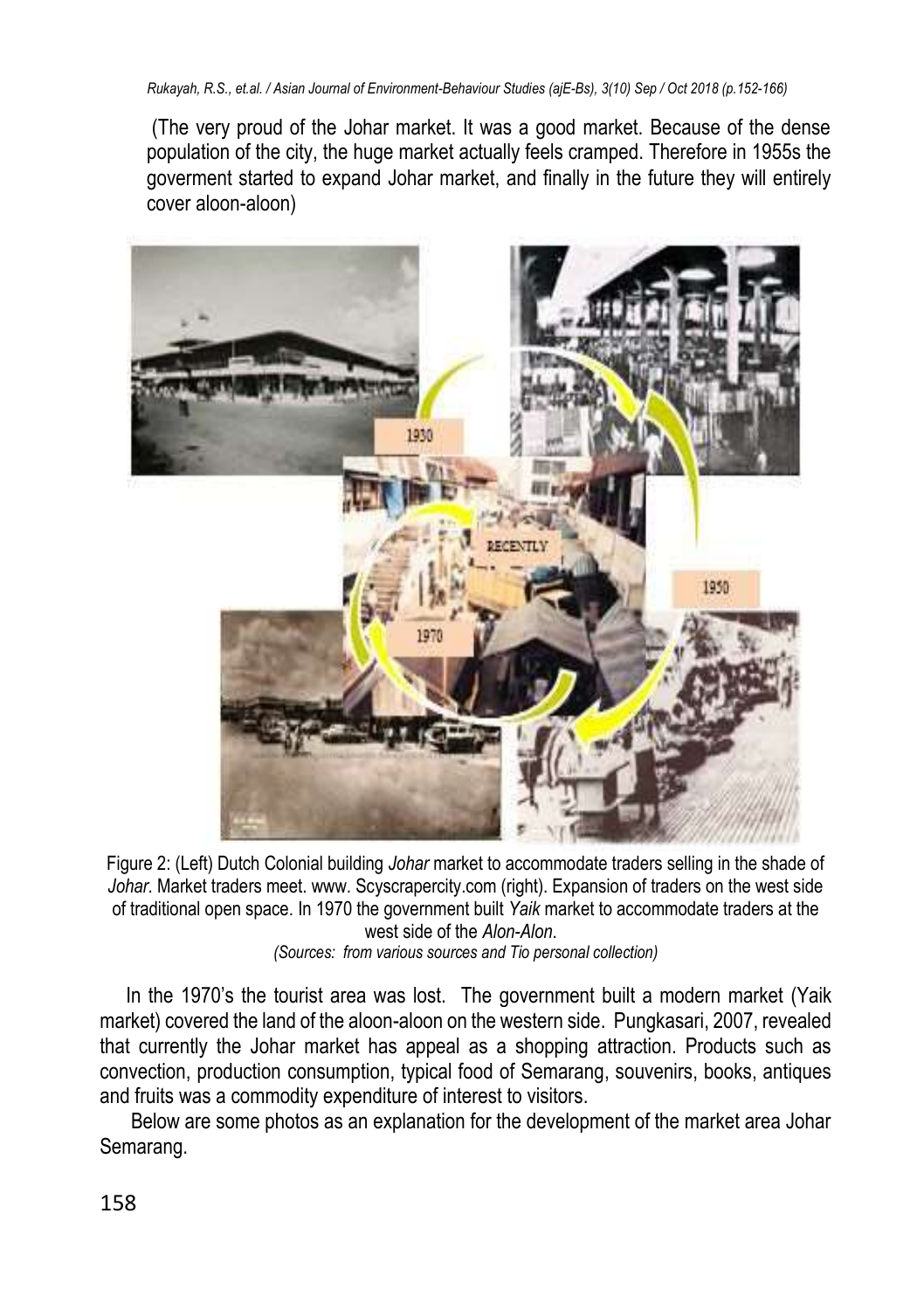*Rukayah, R.S., et.al. / Asian Journal of Environment-Behaviour Studies (ajE-Bs), 3(10) Sep / Oct 2018 (p.152-166)*



Yalk market covered in western alon-alon.

Informal sector sold in out side building

Fig 3. The growth of traditional market ini *Johar* area, along riverside, joint together in Johar area until fully covered the *aloon-aloon*. *(Sources: from various sources)*

Based on information from old maps, old books and old photographs above, the sketch bellow clarify details of cycle symptoms .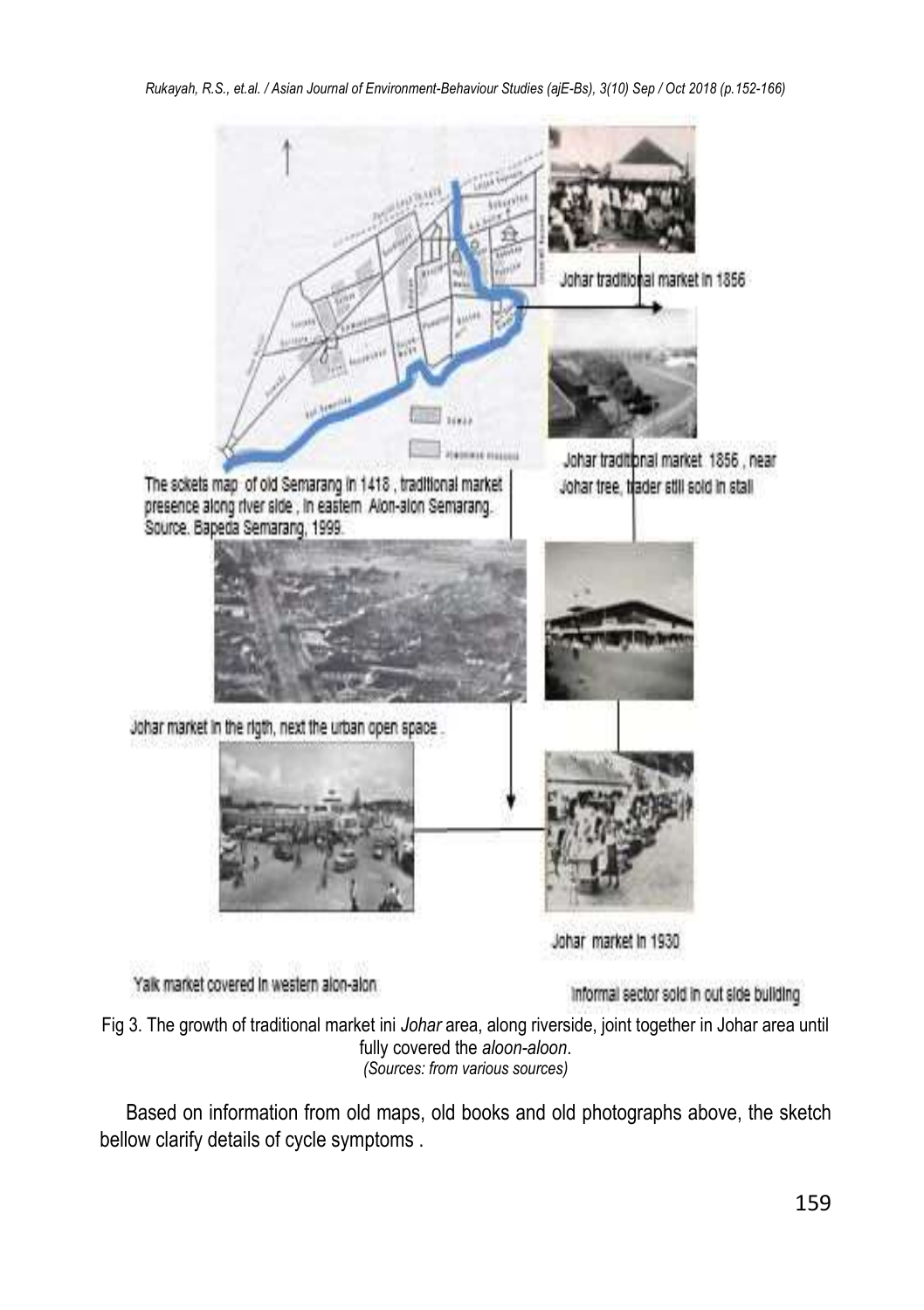

Traditional market along riverside, in eastern aloon-alon (according to the sceth map 1480)



Dutch colonial goverment made some traditional markets and occupaid alon- alon and the traders sold their stuffs in shading Johar trees. (1860)

THE CYCLE BAZAAR PHASE 1, 1930s



Dutch colonial government built modern Johar traditional market in 1930



The growing of informal sector in western modern Johar market and accupaid alon-alon (1950). According to the old book . Bakoenoen 1956



Govermenet built Yaik market in west of alon-alon Semarang (1970). Finally all traditioanl market fully covered all site of alon-alon Semarang.



The trader were not interesed to do their activity in upper building. They prefer selling in yard and claim the rest of site as place for sell.

Figure 4: The cycle of modernization and the cyle of bazaar in Johar area. *(Source : reseachers analysis, 2013)*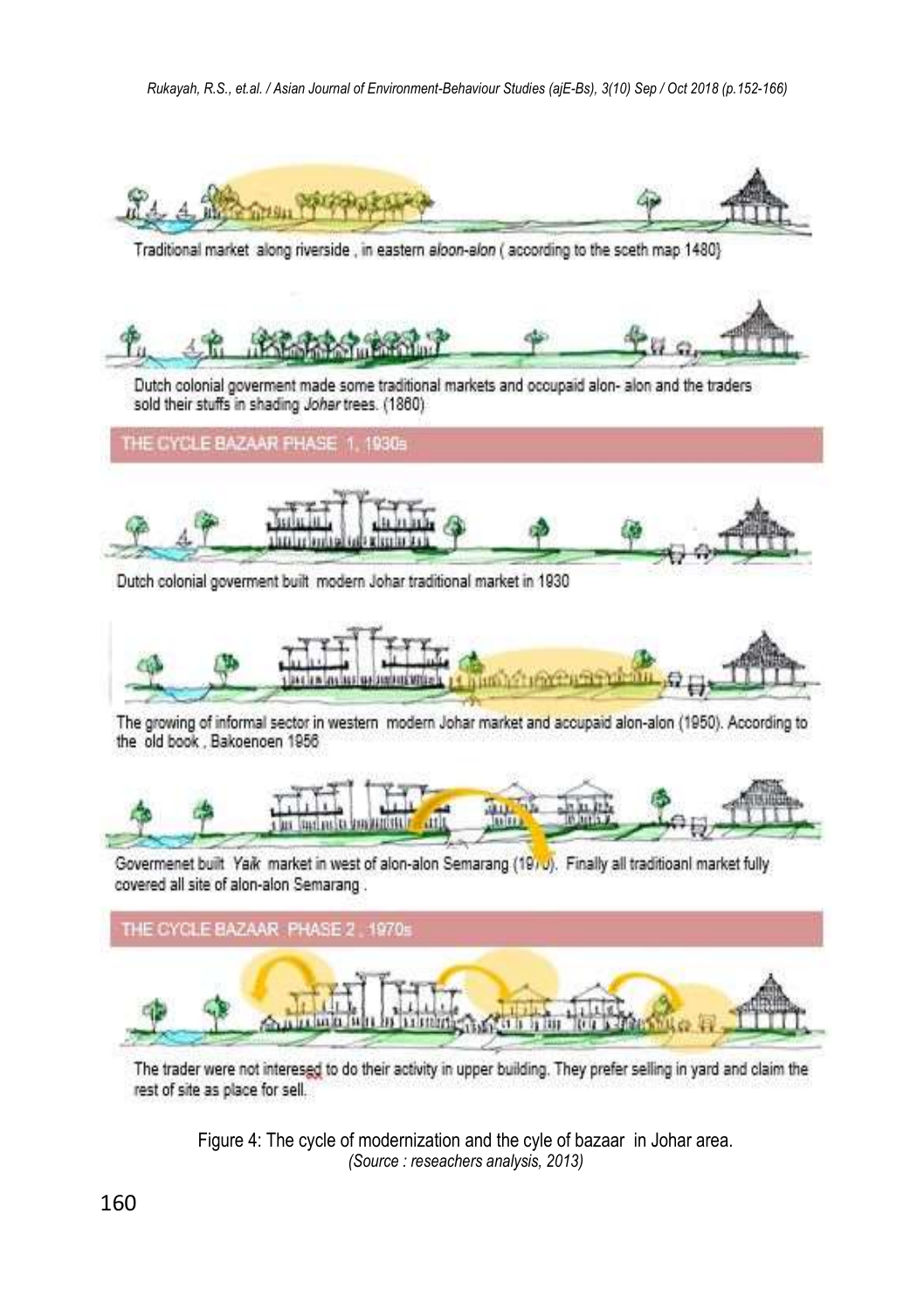

*(Source : reseachers analysis, 2013)*

# **5.0 Results and Discussions**

### **5.1 The Universal Activity.**

Actually there is no different concept about the bazaar concept from UK and local concept. Michael Mark idea for bazaar concepts was to sell the goods, to display and to allow the consumer to choose the product. This concept is like traditional traders in open area, no need of building, using a basket for products, display where people can see, touch and choose products easily.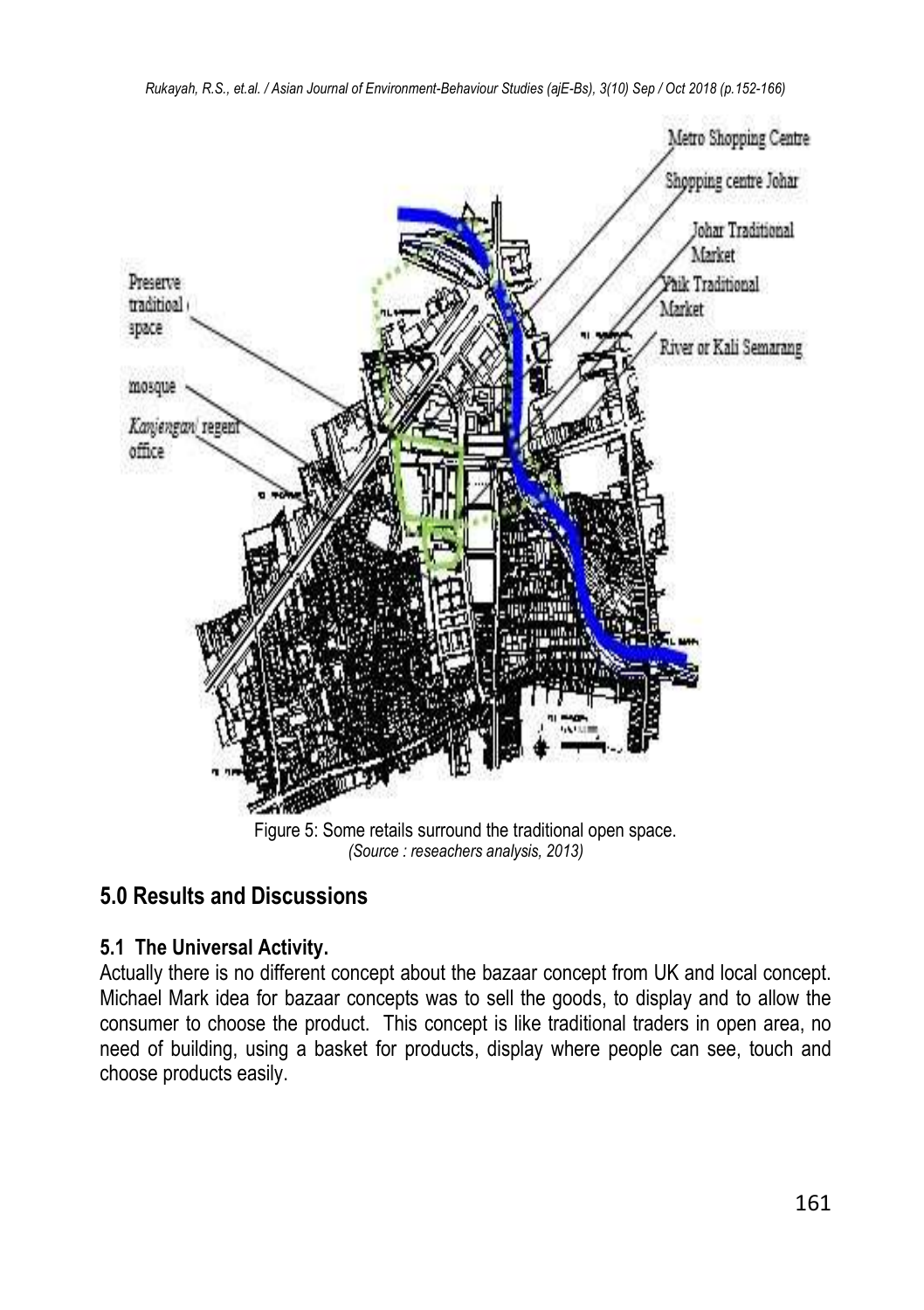#### **5.2 Informal sectors like water**

Modernization in the area of Johar market still produces informal traders. These symptoms occur repeatedly in different years. It can be concluded that the government's effort to accommodate the informal sector into the building does not work optimally. This effort can be illustrated like pouring water on a leaking container. Informal traders would go back to a lower location. Practically every place in this region transformed back into a traditional market.



Figure 6 : Like pouring water on a leaking container. Traders who are on the upper floors of the buildings always go down in an open space. *(Source: reseacrhers analysis ,2013)*

#### **5.3 Open spaces such as the lake, where the water flow toward it.**

Open space that has strategic value will become booster for the growth of the formal and informal sectors. Those traders only follow instinctively in determining the most strategic location to sell. City open space located at the intersection of a busy street, along the river which at that time the river was major transportation lines, becomes a place for formal and informal sectors .This open space have a function as gathering place, like a lake where all of the rivers go toward it.



Figure 7: open space as a gathering place, like a lake, a gatehring place for water to flow into it. *(Source: researchers analysis, 2013)*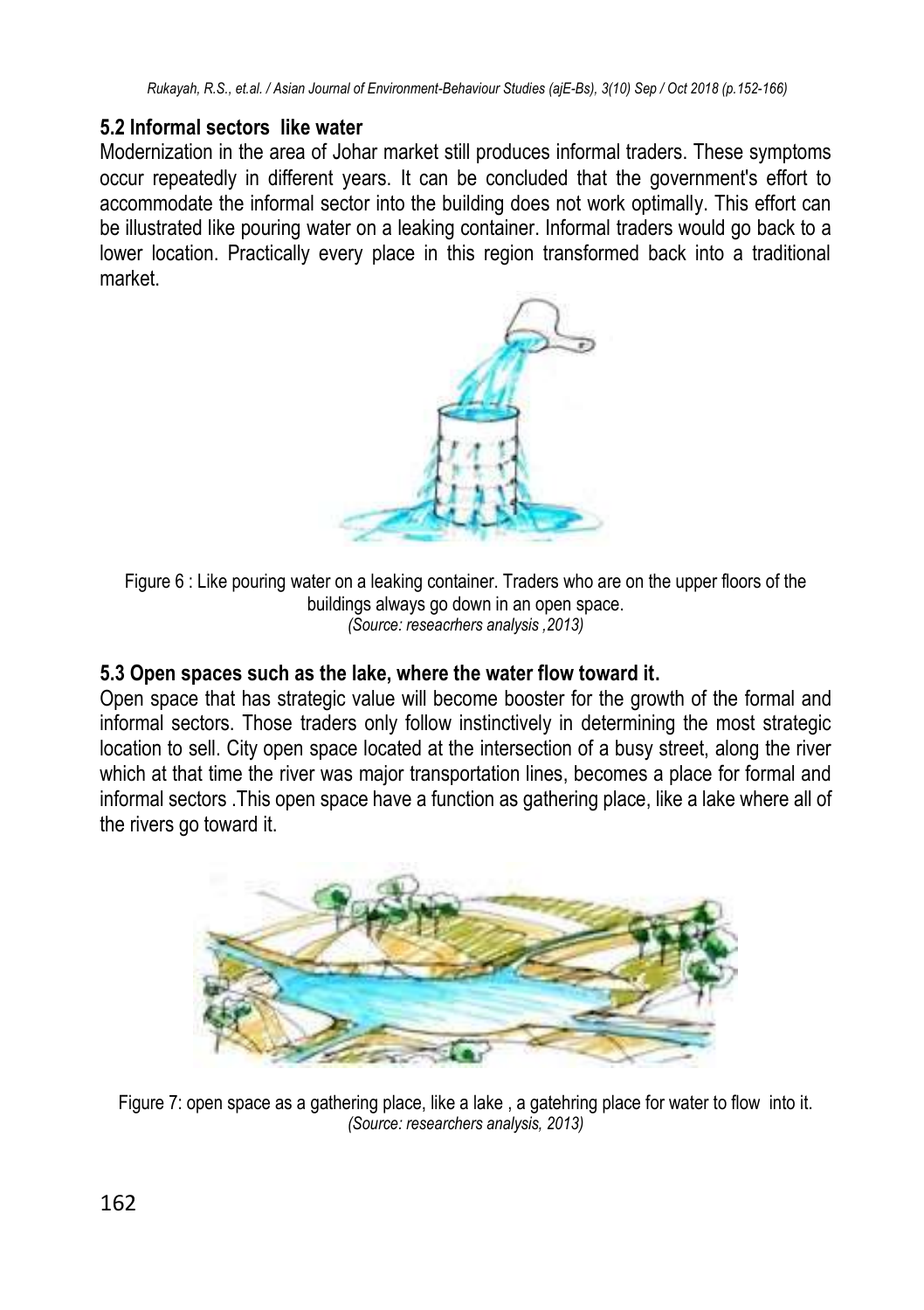#### **5.4 Practical Design in the Future: to restore open space as a public asset.**

Revitalization of markets that are in the open space should not build a multi-storeys building that serves as a trade centre. Government provides the facility to develop bazaar in the open space as a shopping destination as local characters like in other countries.

It is very important for the government to restore the Javanese open space as a multipurpose space. The mosque will function initially as a landmark of the Javanese courtyard. Elevating open space will slightly covered market activity across the mosque where informal traders occupying the open space on the bottom floor.



Figure 9: Yaik market finally covered the rest of alon-alon (1970). *(Source : researchers' analysis, 2013)*



Figure 10: conserve the building of Johar Market (built in 1930), re open the alon-alon Semarang, and should place the market under the open spaces (semi basement). *(Source : researchers' analysis, 2013)*

The government needs to reconstruct Kanjengan shopping center as a replica of a regent building, so the image as a Javanese courtyard will reappear. Providing space for bazaar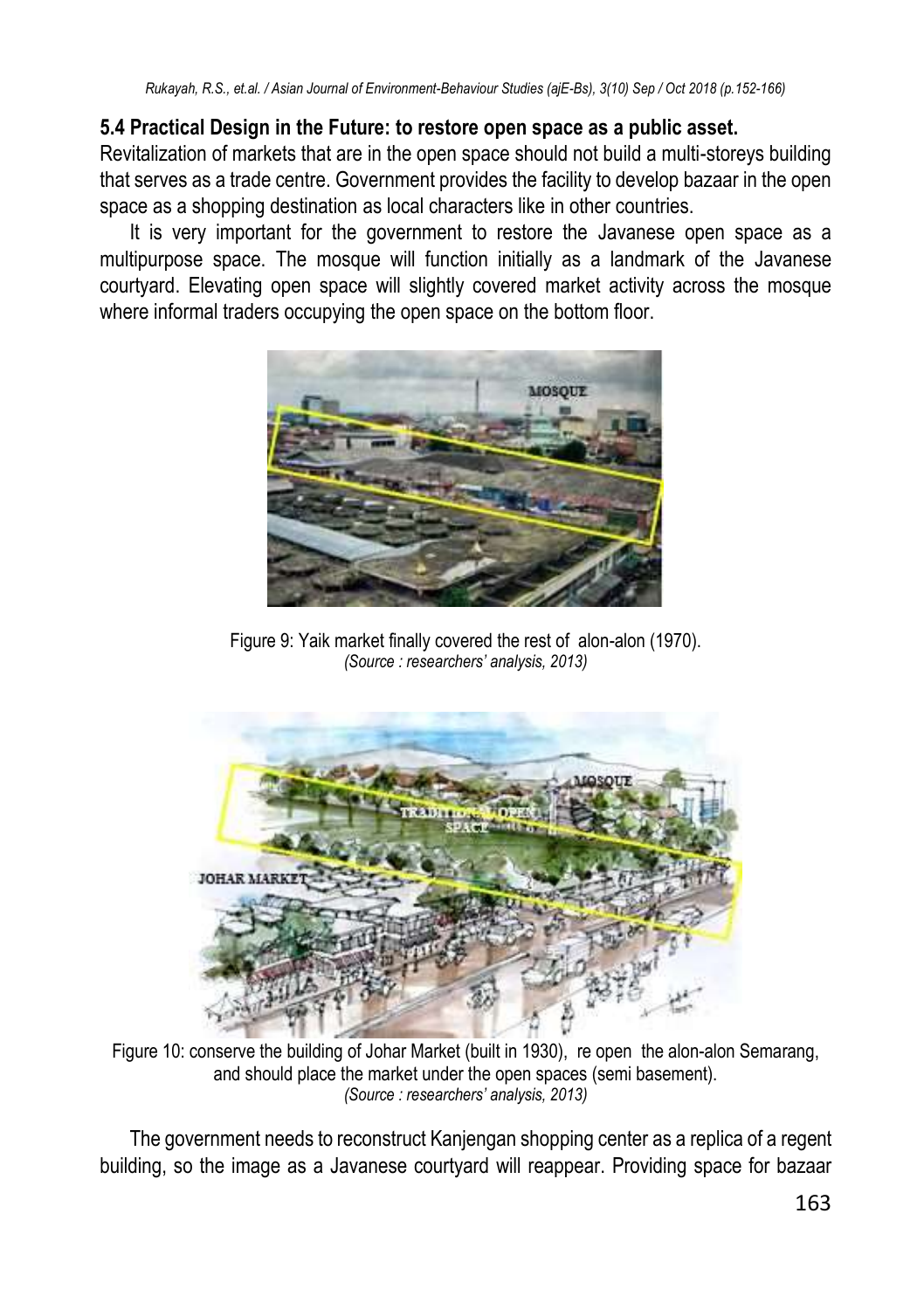tradition in the open space will be the destination point of shopping again. The findings of this study reinforce our previous studies in 2012s stating that Bazaar is a historical roots that usually be in the open space. Bazaar and open space as a content and a container.



Figure 11: Re open the alon-alon from market buiding and as the result the mosque will visible as the remains one of the landmarks of the traditional open space/ alon-alon. *(Source: researchers analysis, 2013)*

# **6.0 Conclusions and Recommendations**

### **6.1 Conclusions.**

Based on the theory of the informal sector which has characteristic like water, then the most appropriate method to revitalize traditional market is placing it naturally. Based on the historical root of its activities, the market is always in the open field. They could not be located in the building.

Based on the findings of practical design, market events in the history of urban development in Indonesia were temporal activities lasting up to ten o clock in the morning and became a tourist area for the local community especially in traditional open space as heritage area/ aloon-aloon.

### **6.2 Recommendations.**

Some of the symptoms in the past that always reappear / cycle can be used as practical recommendations in the future. As a result, goverment should restore the west side of aloonaloon Semarang as an open space and a place for the activities of the bazaar. The concept of open space as a shopping area will revive market activities in the 1950s.

Making research based on failed practical symptoms occurred in the past that results a better guidance design. The government can use this study as method for revitalizing market space in various regions. . The case of Semarang city, indeed, is a unique case because it is the only traditional open space that is now covered by the buildings market. Symptoms in various city squares in Indonesia, moreover, show a tradition of market activity as an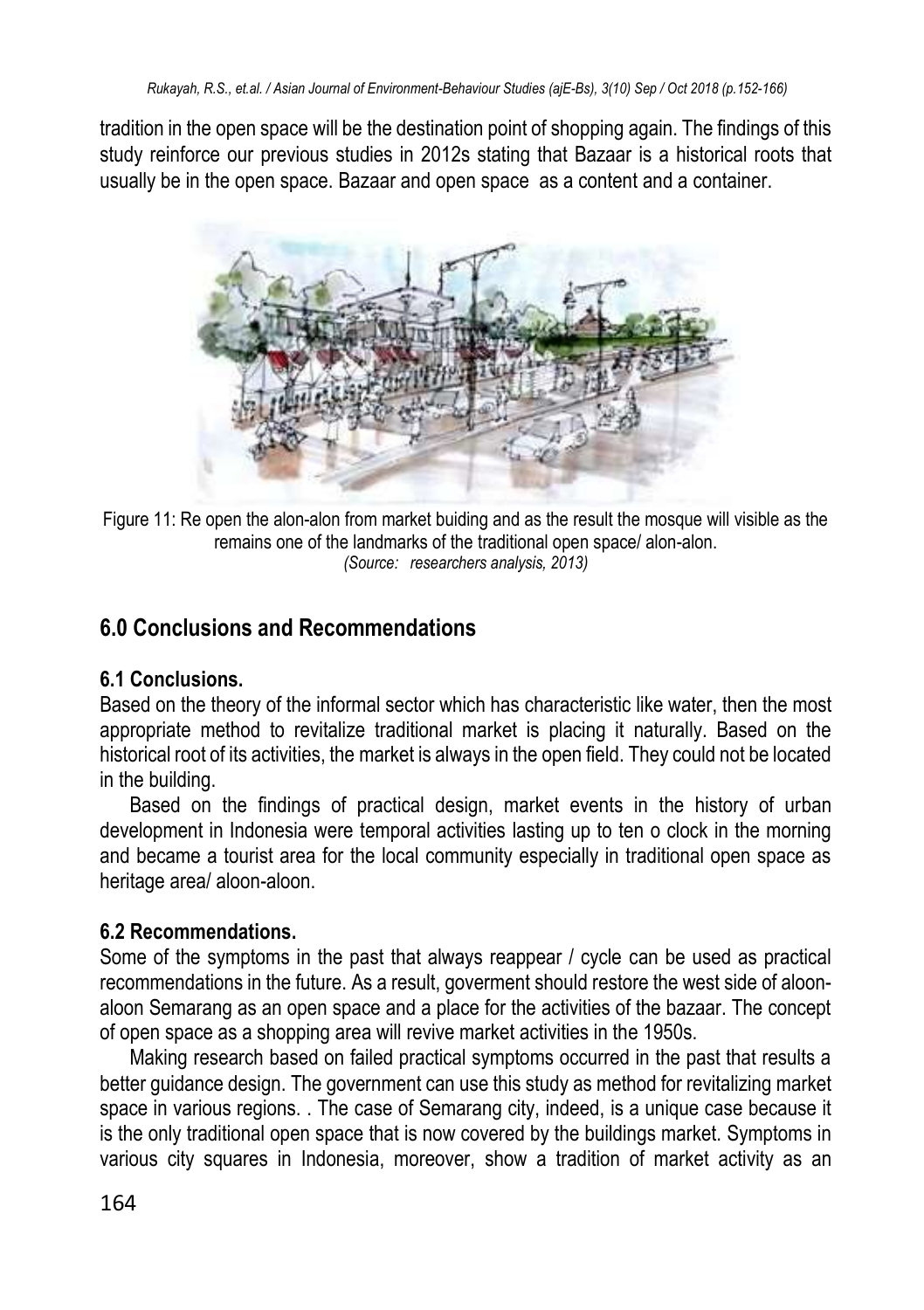entertainment event for the people. These tradition, until now is always marginalized by the government attempting to show the image of a modern city.

### **Acknowledgement**

**There is no financial assistance provided by the government for the researchers to conduct this research. However, the researches want to express their gratitude to Engineering Faculty of Universitas Diponegoro for the financial assistance. The researchers are also very grateful for getting cooperation projects to work on market departement of Semarang (although in a smaller scale). The cooperation helped researchers to collect data at the activities of the market in Semarang without having to spend money. Researchers expect that this research can be input to the Ministry of Commerce and relevant departments in implementing their policies in the future.**

### **References**

Boeke, JH, dan Burger DH. (197. EkonomiDualistis, Dialog antaraBoekedan Burger. Jakarta: Bharata.

De Soto, Hernando. (1991).Masih Ada Jalan Lain, RevolusiTersembunyi di Negara DuniakeTiga. Jakarta.YayasanObor Indonesia.

Evers, Hans Dieter & RudigerKorff. (2002). Urbanisme di Asia Tenggara, MaknadanKekuasandalamRuang-ruangSosial, Jakarta, YayasanObor Indonesia.

Featherstone, Mike. (2001). PostmodernismeBudayaKonsumen. Yogyakarta:PustakaPelajar.

Geertz, Clifford. (1977).Penjajadan Raja, PerubahanSosialdanModernisasiEkonomi di Dua Kota Indonesia. PT Gramedia.

Harjoko, Triatno Yudo and Joko Adianto, (2011), Space Topology: Case Study of Kakilima in the Market of Kebayoran Lama, Jakarta. Procedia - Social and Behavioral Sciences 36 ( 2012 ) 545 – 5561877-0428 © 2012 Published by Elsevier B.V

Joe, Liem Thian (1933), Semarang (dari Jamannya Sam Po sampe Terhapusnya kongkoan), Tjitakan pertama, Semarang; TP.